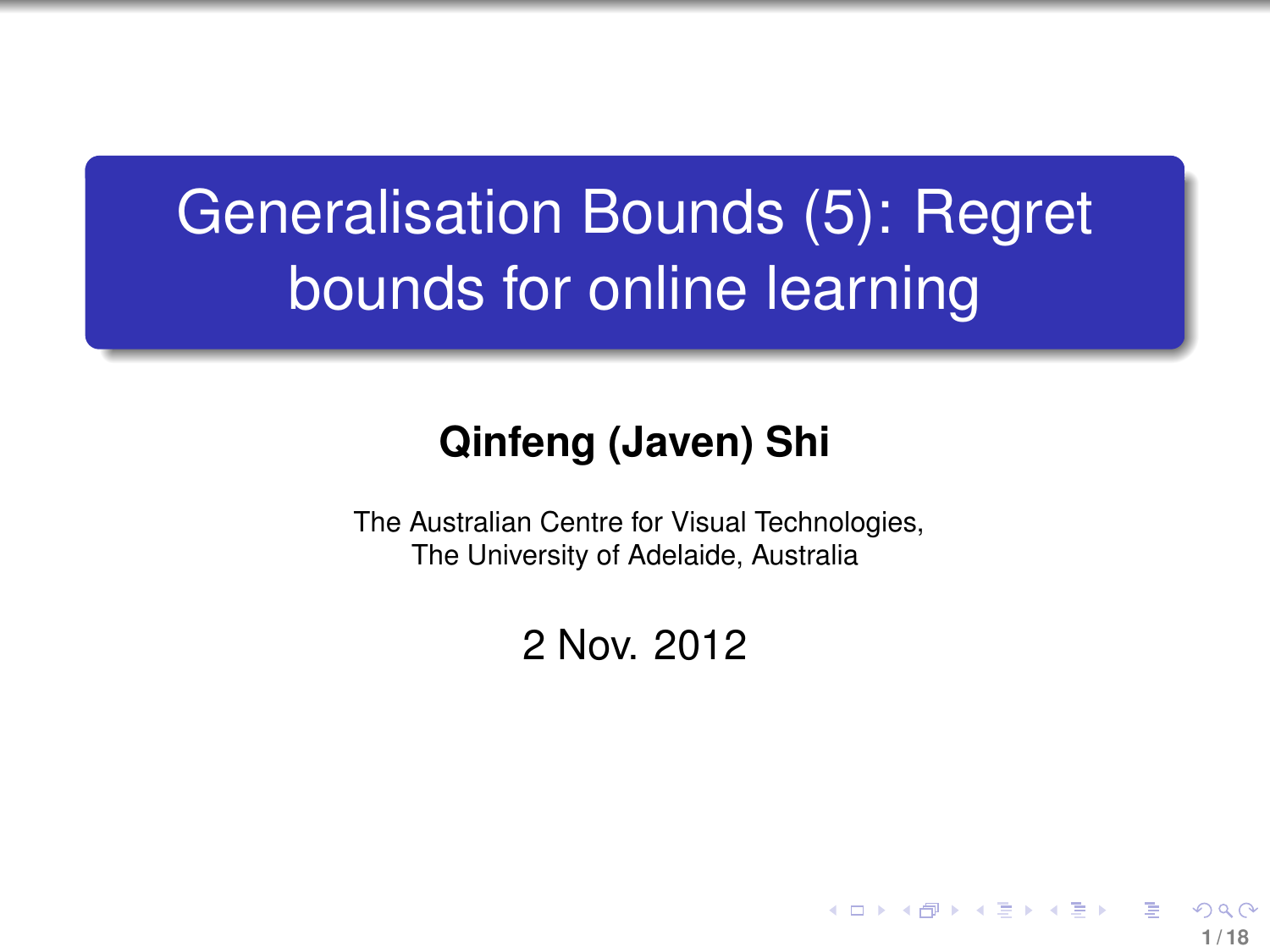Generalisation Bounds:

- Basics
- VC dimensions and bounds
- Rademacher complexity and bounds
- PAC Bayesian Bounds
- Regret bounds for online learning (Today)
- · · ·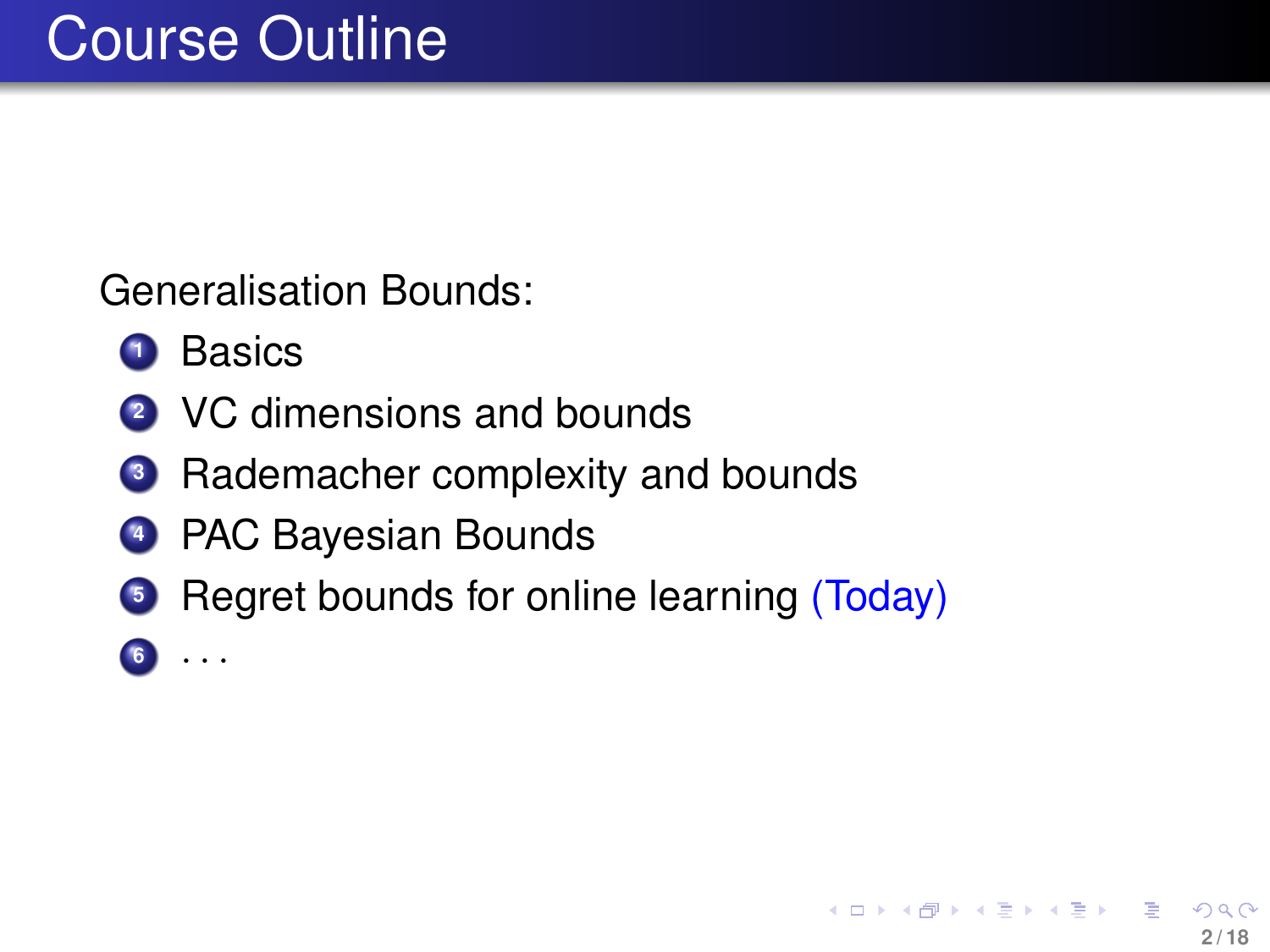Online Convex Optimisation (OCO) can be seen as "an online player iteratively chooses a point from a non-empty, bounded, closed and convex set  $C \subset \mathbb{R}^{n \times 1}$ 

<sup>1</sup>Zinkevich03 and Hazan&Agarwal&Kale08 (Log regret algorithms for OCO)  $($   $\Box$   $\rightarrow$   $($  $\Box$   $\rightarrow$   $($   $\Box$   $\rightarrow$   $\Box$   $\rightarrow$   $\Box$   $\rightarrow$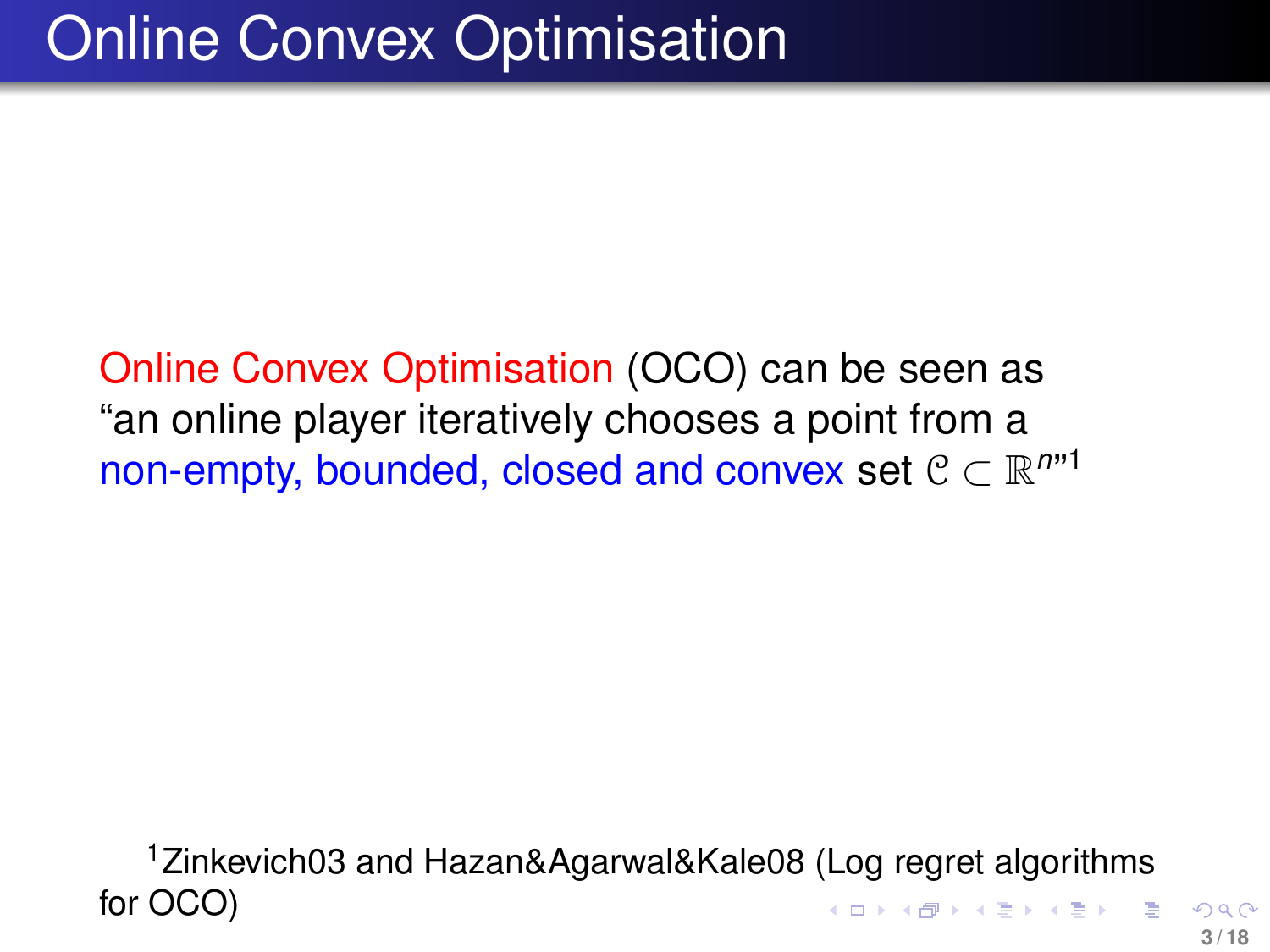At iteration *t*, the algorithm A (the online player) chooses  $\theta_t \in \mathcal{C}$ . After committing to this choice, a convex cost function  $f_t: \mathcal{C} \to \mathbb{R}$  is revealed (*i.e.*  $f_t(\theta_t)$  is the cost). That is (in general)

$$
\theta_t = \mathcal{A}(\{f_1, \cdots, f_{t-1}\})
$$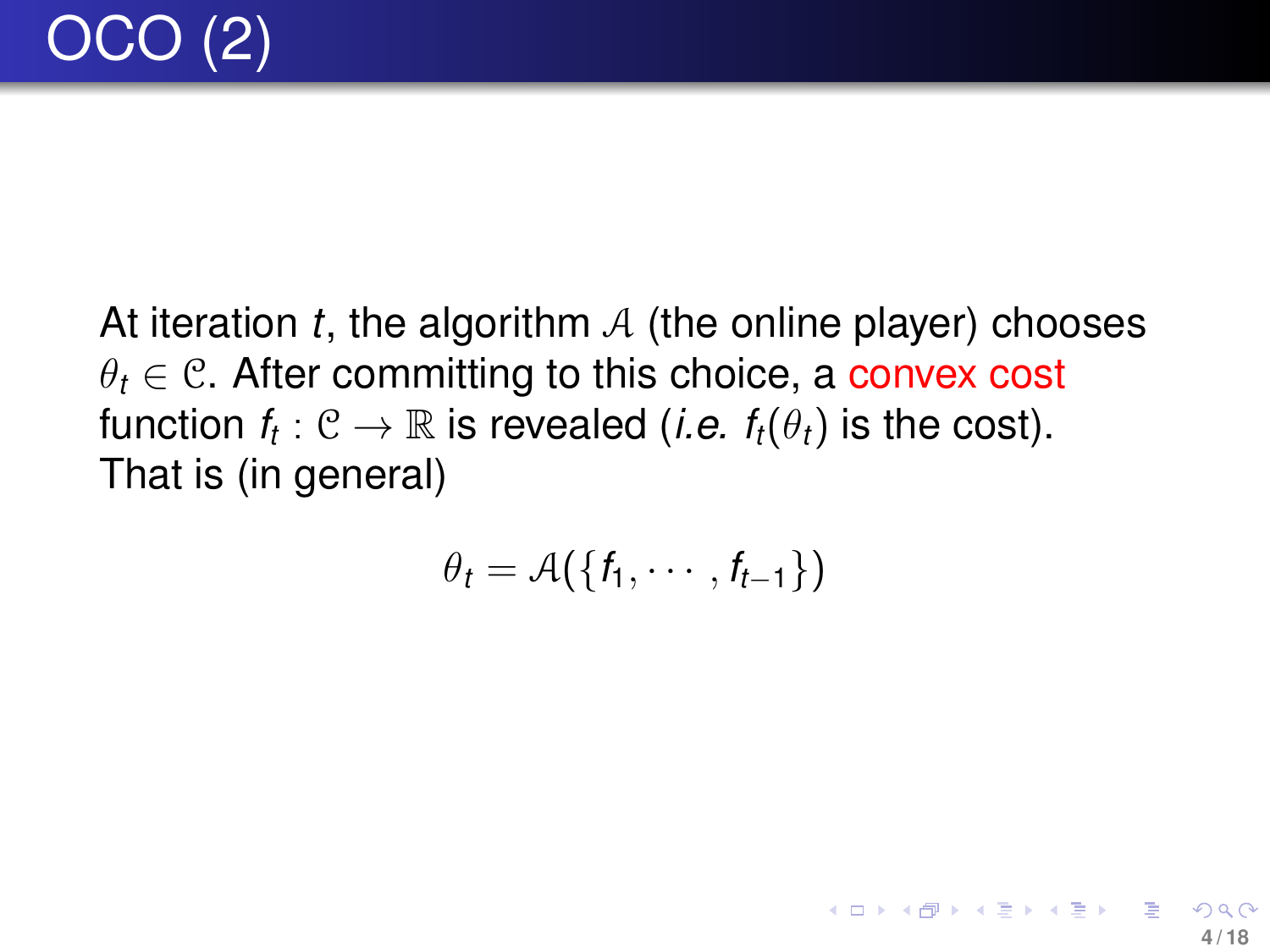### Denote the number of iterations by *T*, the goal of OCO is to minimise the Regret

<span id="page-4-1"></span><span id="page-4-0"></span>
$$
\text{Regret}(\mathcal{A}, \{f_1, \cdots, f_T\}) = \sum_{t=1}^T f_t(\theta_t) - \min_{\theta} \sum_{t=1}^T f_t(\theta). \quad (1)
$$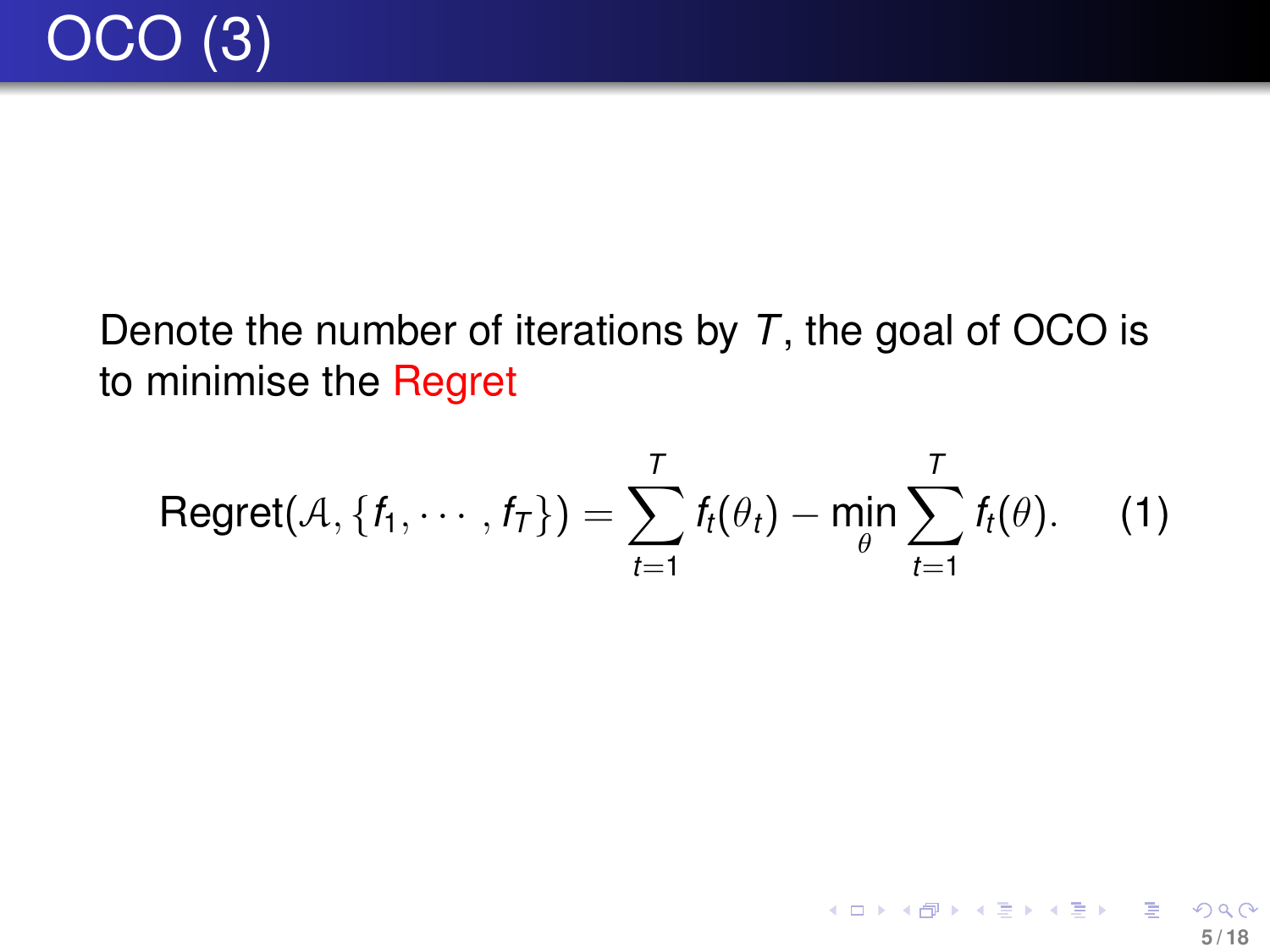# Online Learning

### Online Learning  $(OL)^2$ :

At iteration *t*, the algorithm A receives a instance  $x_t \in \mathbb{R}^n$ and is then required to predict the output  $^3$   $\hat{\textbf{y}}_t = \textbf{\textit{h}}(\textbf{\textit{x}}_t;\theta_t).$ After predicting  $\hat{y}_t$ , the true output  $y_t$  is revealed and a  $\log \ell(\theta_t; (x_t, y_t))$  occurs. Then  $\ell(\theta; (x_t, y_t)) \rightarrow \theta_{t+1}$ . Denote  $#$  iter. by  $T$ , the goal of OL is to minimise the Regret

<span id="page-5-0"></span>Regret
$$
(A, \{(x_1, y_1), \cdots, (x_T, y_T)\})
$$
 =  
\n
$$
\sum_{t=1}^T \ell(\theta_t; (x_t, y_t)) - \min_{\theta} \sum_{t=1}^T \ell(\theta; (x_t, y_t)).
$$
\n(2)

View OL as an OCO:  $\ell(\theta; (x_{t-1}, y_{t-1})) \rightarrow \theta_t$  is essentially picking  $\theta_t$  in OCO.  $\ell(\theta_t; (\textit{\textbf{x}}_t, \textit{\textbf{y}}_t))$  is the cost function  $f_t(\theta_t).$ 

<sup>2</sup>more general OL can be described without  $\theta$  and  $\hbar$ 3 label in classification, or response in regre[ssi](#page-4-0)[on](#page-6-0)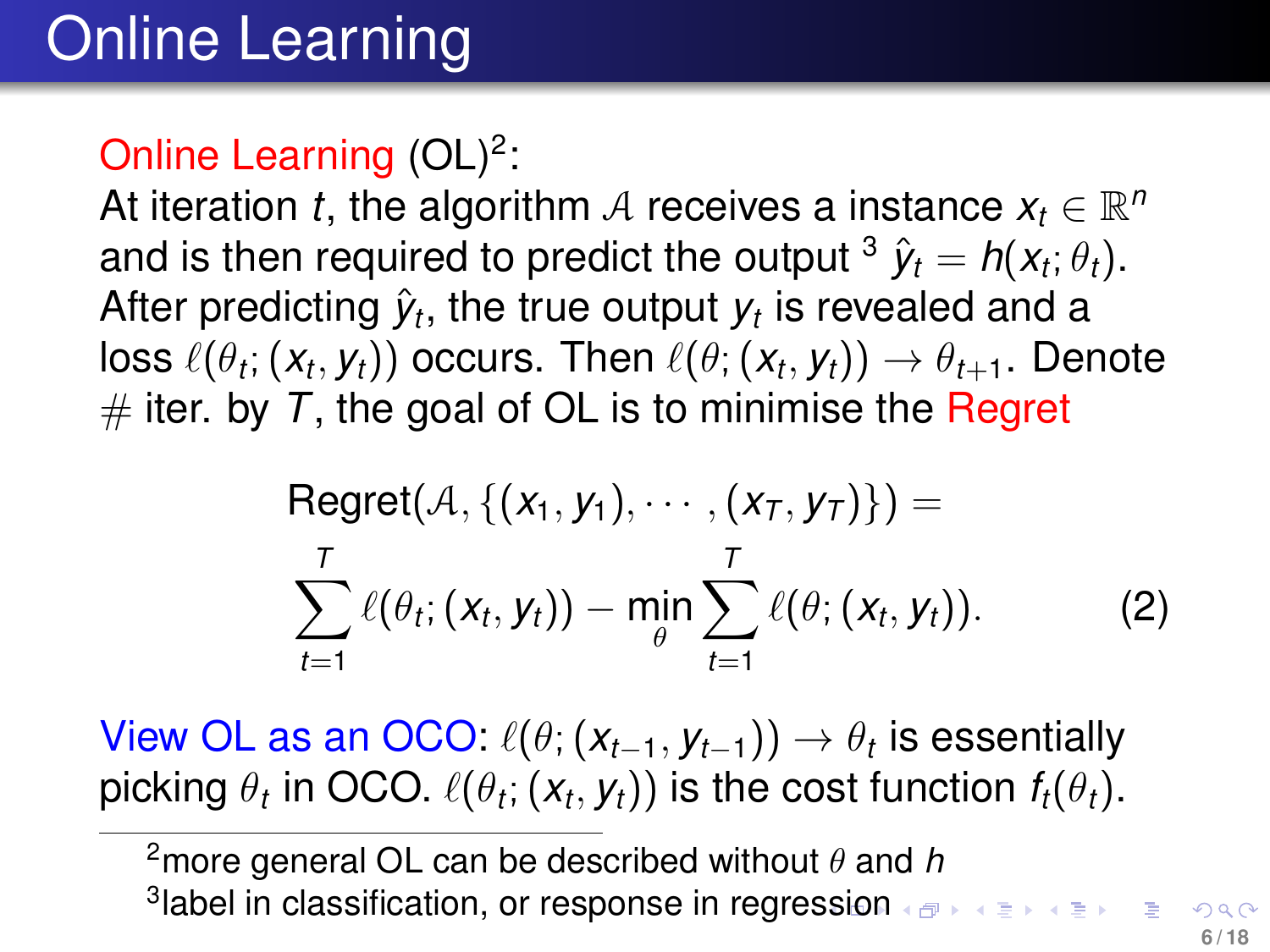# Online Learning — Loss functions

### The loss  $\ell$  can be any loss function in Empirical Risk Minimisation (ERM).

|                                               | Loss $l(f, y)$                                                      | Derivative $l'(f, y)$                             |
|-----------------------------------------------|---------------------------------------------------------------------|---------------------------------------------------|
| Hinge (Bennett and Mangasarian, 1992)         | $max(0, 1 - yf)$                                                    | 0 if $yf > 1$ and $-y$ otherwise                  |
| Squared Hinge (Keerthi and DeCoste, 2005)     | $\frac{1}{2} \max(0, 1 - yf)^2$                                     | 0 if $y f > 1$ and $f - y$ otherwise              |
| Exponential (Cowell et al., 1999)             | $\exp(-y f)$                                                        | $-y \exp(-yf)$                                    |
| Logistic (Collins et al., 2000)               | $\log(1+\exp(-yf))$                                                 | $-y/(1+\exp(-yf))$                                |
| Novelty (Schölkopf et al., 2001)              | $\max(0, \rho - f)$                                                 | 0 if $f > \rho$ and $-1$ otherwise                |
| Least mean squares (Williams, 1998)           | $\frac{1}{2}(f-y)^2$                                                | $f - y$                                           |
| Least absolute deviation                      | $f - y$                                                             | $sgn(f-y)$                                        |
| Quantile regression (Koenker, 2005)           | $\max(\tau(f-y), (1-\tau)(y-f))$                                    | $\tau$ if $f > y$ and $\tau - 1$ otherwise        |
| $\epsilon$ -insensitive (Vapnik et al., 1997) | $\max(0,  f - y  - \epsilon)$                                       | 0 if $ f - y  \leq \epsilon$ , else sgn $(f - y)$ |
| Huber's robust loss (Müller et al., 1997)     | $\frac{1}{2}(f-y)^2$ if $ f-y  \leq 1$ , else $ f-y  = \frac{1}{2}$ | $f - y$ if $ f - y  \leq 1$ , else sgn $(f - y)$  |
| Poisson regression (Cressie, 1993)            | $\exp(f) - yf$                                                      | $\exp(f) - y$                                     |

Table 5: Scalar loss functions and their derivatives, depending on  $f := \langle w, x \rangle$ , and y.

<span id="page-6-0"></span>Table 6: Vectorial loss functions and their derivatives, depending on the vector  $f := Wx$  and on y.

|                                                                                          | Loss                                                                                   | Derivative                                                              |
|------------------------------------------------------------------------------------------|----------------------------------------------------------------------------------------|-------------------------------------------------------------------------|
| Soft-Margin Multiclass (Taskar et al., 2004)   $\max_{u'}(f_{u'} - f_u + \Delta(y, y'))$ |                                                                                        | $e_{y^*}-e_y$                                                           |
| (Crammer and Singer, 2003)                                                               |                                                                                        | where $y^*$ is the argmax of the loss                                   |
| Scaled Soft-Margin Multiclass                                                            | $\max_{y'} \Gamma(y, y') (f_{y'} - f_y + \Delta(y, y')) \Gamma(y, y') (e_{y^*} - e_y)$ |                                                                         |
| (Tsochantaridis et al., 2005)                                                            |                                                                                        | where $y^*$ is the argmax of the loss                                   |
| Softmax Multiclass (Cowell et al., 1999)                                                 | $\log \sum_{y'} \exp(f_{y'}) - f_y$                                                    | $\left \sum_{y'} e_{y'} \exp(f'_y)\right  / \sum_{y'} \exp(f'_y) - e_y$ |
| Multivariate Regression                                                                  | $\frac{1}{2}(f-y)^{\dagger}M(f-y)$ where $M \succeq 0$   $M(f-y)$                      |                                                                         |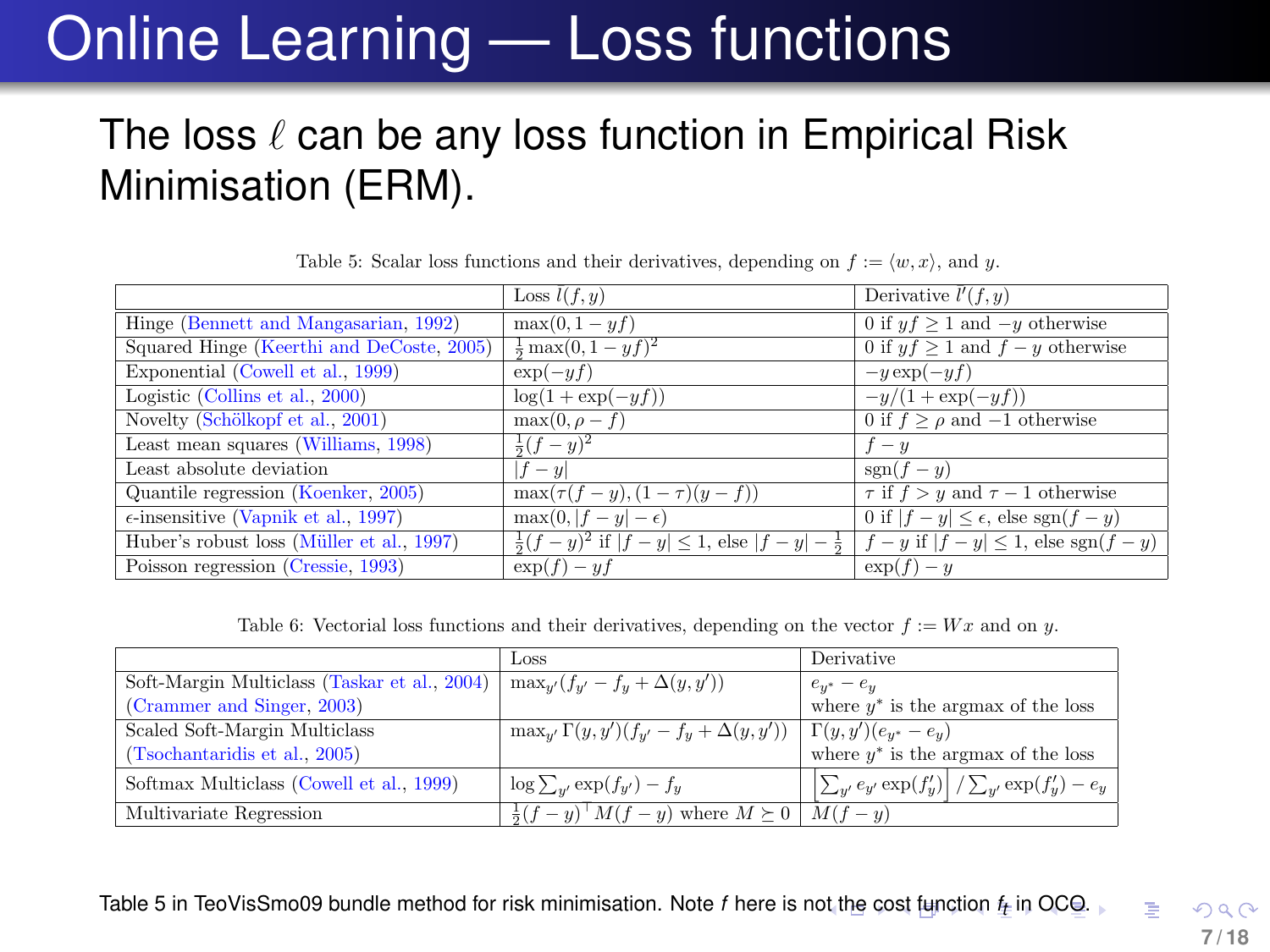### For OCO algorithms, if the *f<sup>t</sup>* is strongly-convex and differentiable (sometimes twice differentiable), we often have

<span id="page-7-0"></span>
$$
Regret(\mathcal{A}, \{f_1, \cdots, f_T\}) \leq O(\log T).
$$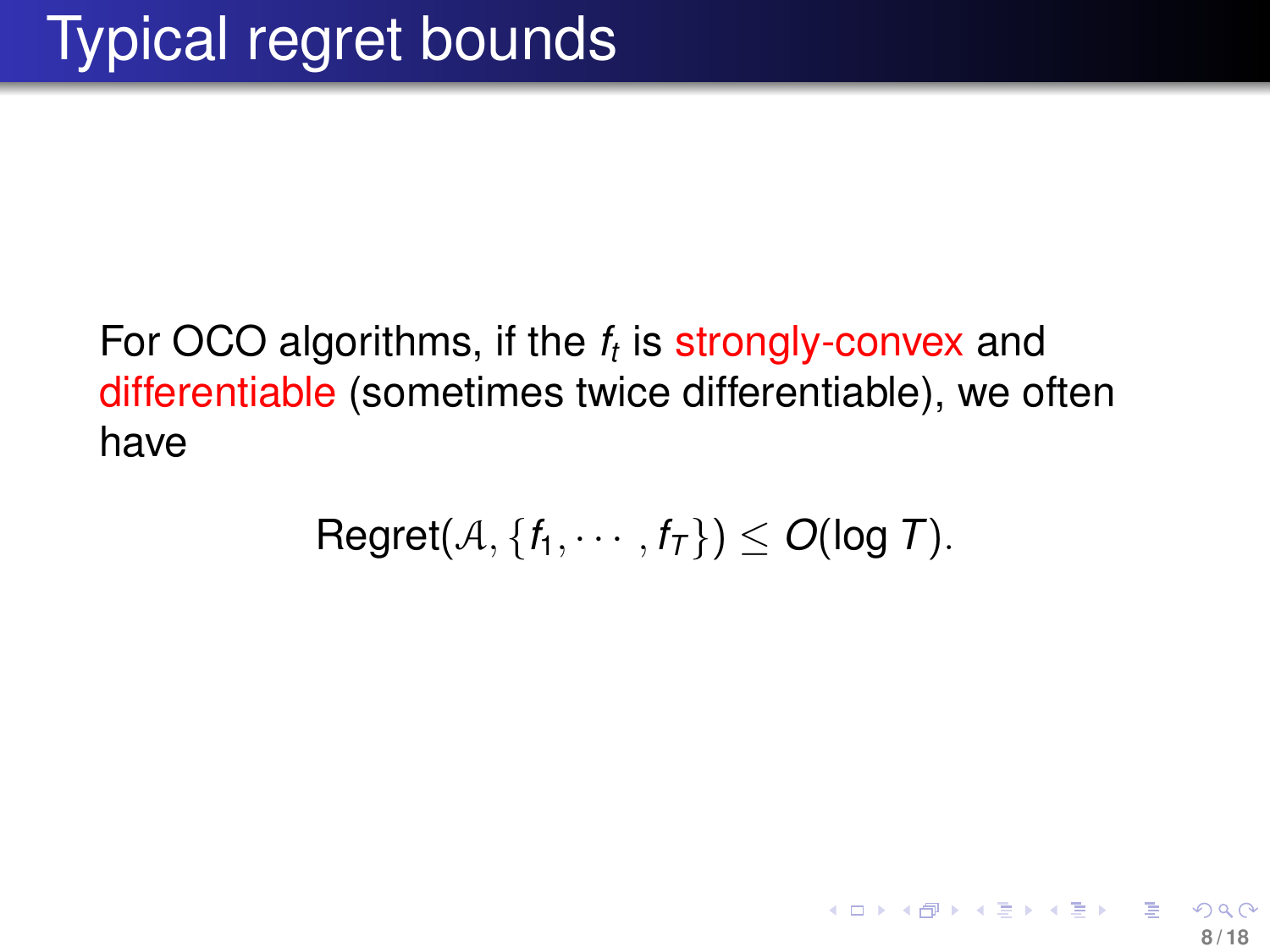# Typical assumptions

Denote *D* the diameter of the underlying convex set C. *i.e.*

$$
D = \max_{\theta, \theta' \in \mathcal{C}} \|\theta - \theta'\|_2
$$

Assume *f<sup>t</sup>*

- differentiable (twice differentiable needed when the Hessian is used (*e.g.* Newton method ))
- bounded gradient by *G i.e.*

$$
\sup_{\theta \in \mathcal{C}, t \in [T]} \|\nabla f_t(\theta)\|_2 \leq G
$$

**• H-strongly convex** 

$$
f_t(\theta) - f_t(\theta') \geq \nabla f_t(\theta')^{\mathsf{T}}(\theta - \theta') + \frac{H}{2} ||\theta - \theta'||_2^2
$$

 $($   $\Box$   $\rightarrow$   $($  $\Box$   $\rightarrow$   $($   $\Box$   $\rightarrow$   $($   $\Box$   $\rightarrow$   $\Box$   $\Box$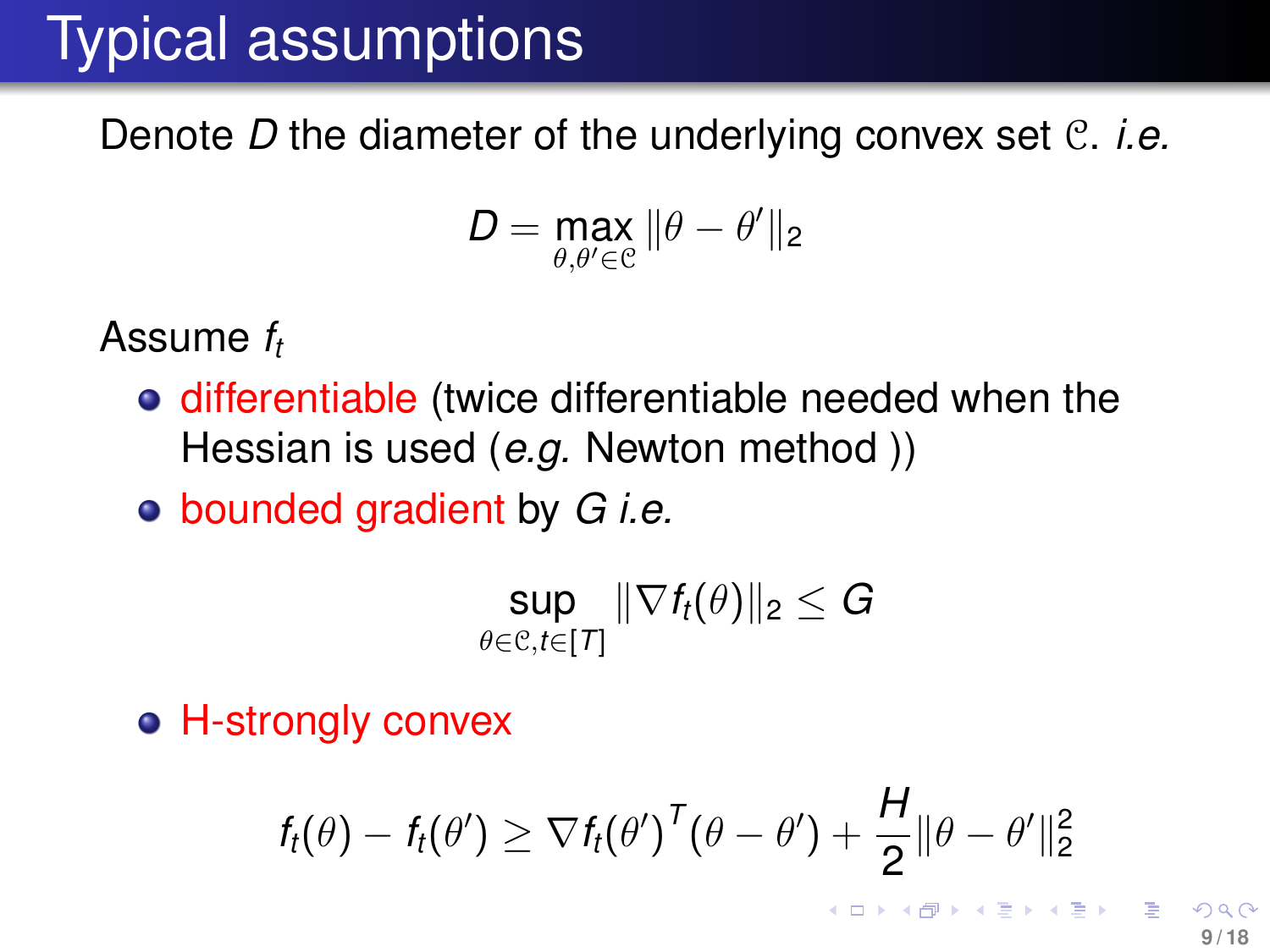**Input:** Convex Set  $C \subset \mathbb{R}^n$ , step sizes  $\eta_1, \eta_2, \dots \ge 0$ , initial  $\theta_1 \in \mathcal{C}$ . In iteration 1, use  $\theta_1$ . In iteration  $t > 1$ : use

$$
\theta_t = \Pi_{\mathfrak{C}}(\theta_{t-1} - \eta_t \nabla f_{t-1}(\theta_{t-1})).
$$

Here  $\Pi_{\mathcal{C}}$  denotes the projection onto nearest point in  $\mathcal{C}$ , that is

$$
\Pi_{\mathcal{C}}(\theta) = \underset{\theta' \in \mathcal{C}}{\operatorname{argmin}} \|\theta - \theta'\|_2.
$$

**10 / 18**

K ロ ▶ K 優 ▶ K 결 ▶ K 결 ▶ │ 결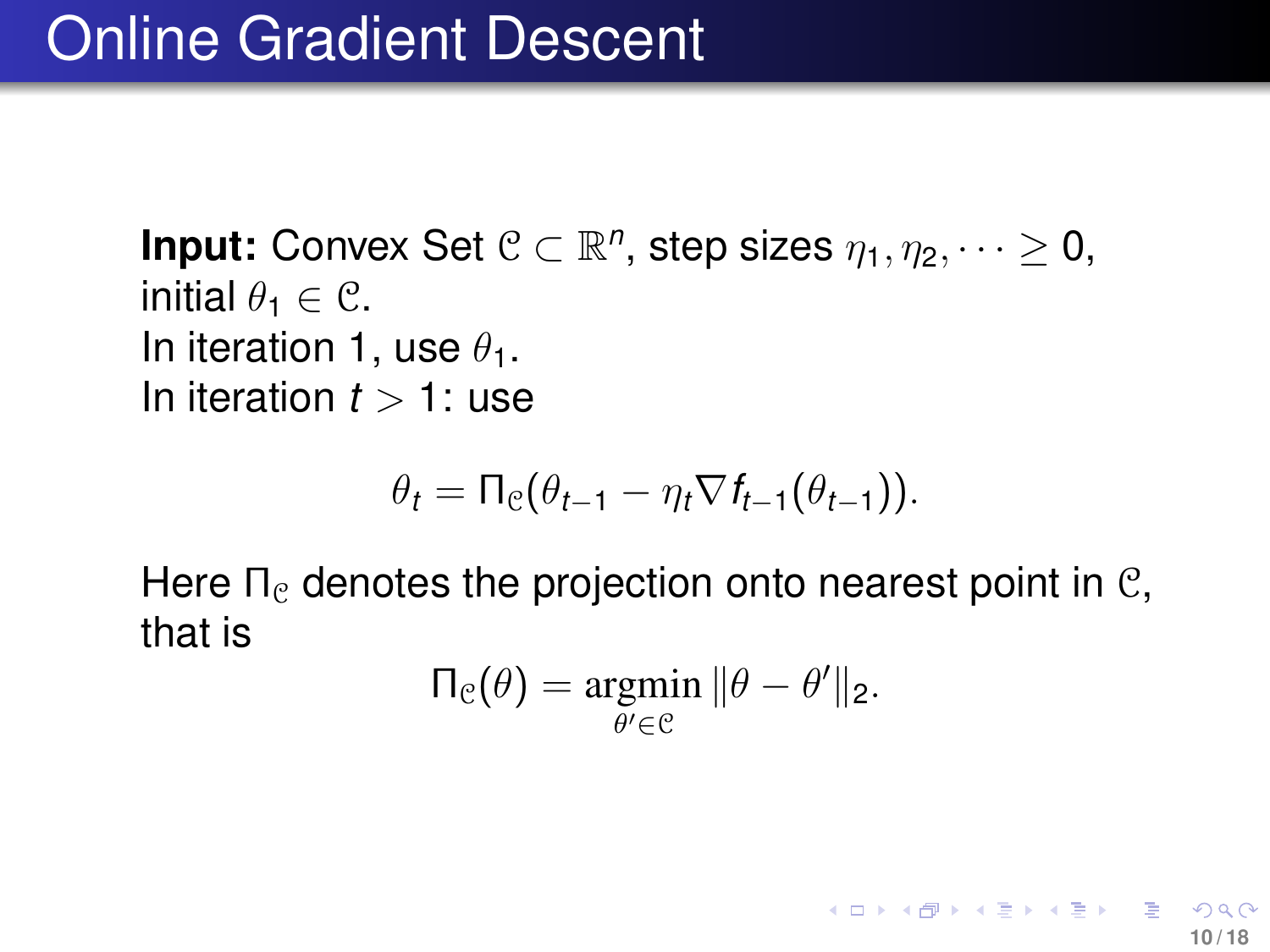### Regret bound for OGD

Let  $\theta^* \in \operatorname{argmin}_{\theta \in \mathcal{C}} \sum_{t=1}^T f_t(\theta)$ , recall regret def (*i.e.* [\(1\)](#page-4-1)),

$$
\mathsf{Regret}_{\mathcal{T}}(\mathit{OGD}) = \sum_{t=1}^T f_t(\theta_t) - \sum_{t=1}^T f_t(\theta^*).
$$

#### Theorem (Regret on OGD)

*For OGD with step sizes*  $\eta_t = \frac{1}{H(t-t)}$ *H*(*t*−1) , 2 ≤ *t* ≤ *T , for all*  $T > 2$ ,

$$
Regret_{T}(OGD) \leq \frac{G^2}{2H}(1 + \log T). \tag{3}
$$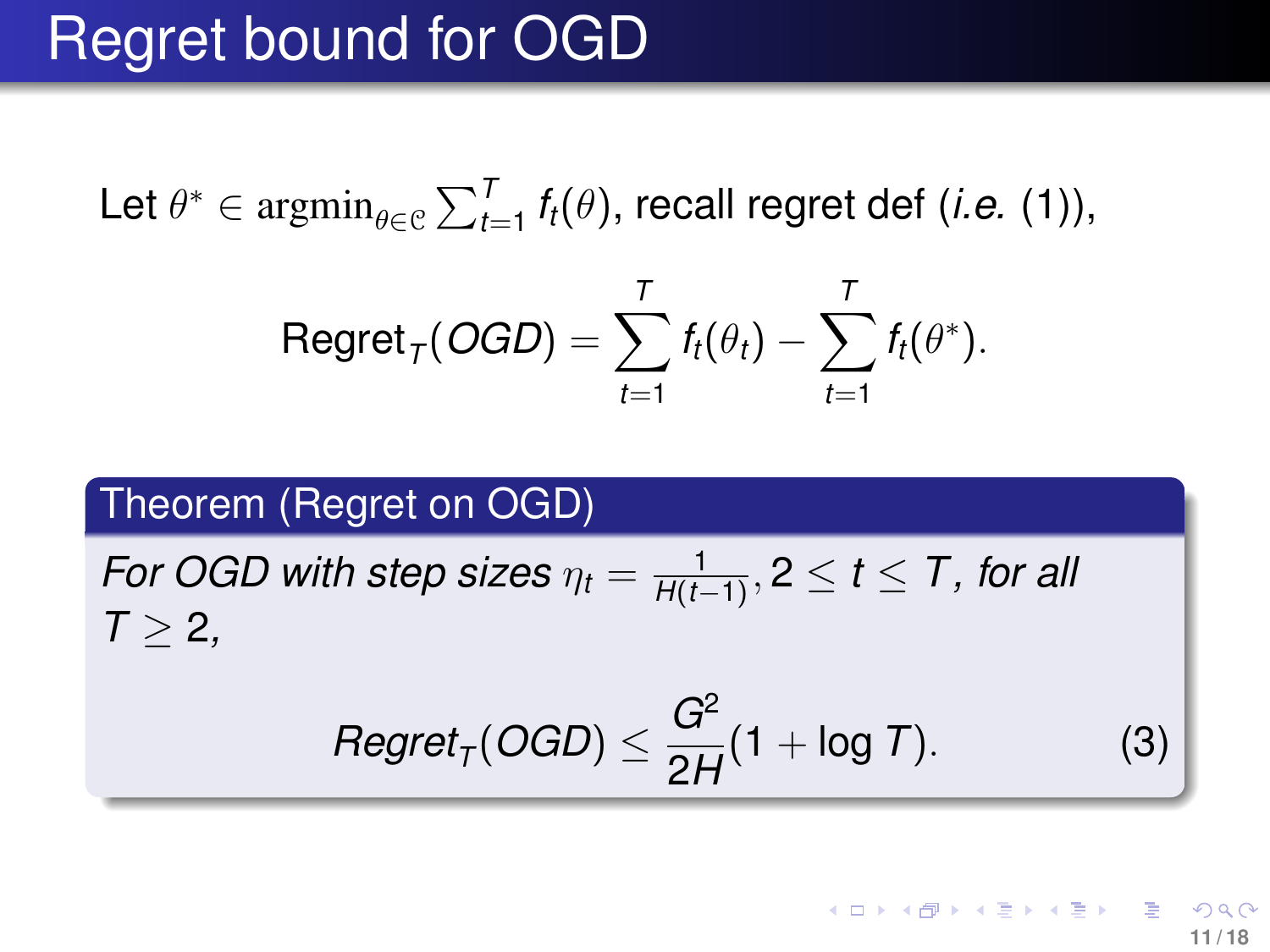*ft* is *H*-strongly convex, we have

$$
f(\theta^*) - f(\theta_t) \geq \nabla f_t(\theta_t)^T(\theta^* - \theta_t) + \frac{H}{2} \|\theta^* - \theta_t\|_2^2
$$
  
\n
$$
\Rightarrow f(\theta_t) - f(\theta^*) \leq \nabla f_t(\theta_t)^T(\theta_t - \theta^*) - \frac{H}{2} \|\theta^* - \theta_t\|_2^2.
$$

Claim:

$$
\nabla f_t(\theta_t)^T (\theta_t - \theta^*) \leq \frac{\|\theta_t - \theta^*\|^2 - \|\theta_{t+1} - \theta^*\|^2}{2\eta_{t+1}} + \frac{\eta_{t+1}G^2}{2} \qquad (4)
$$

**12 / 18**

K ロ ▶ K 優 ▶ K 결 ▶ K 결 ▶ │ 결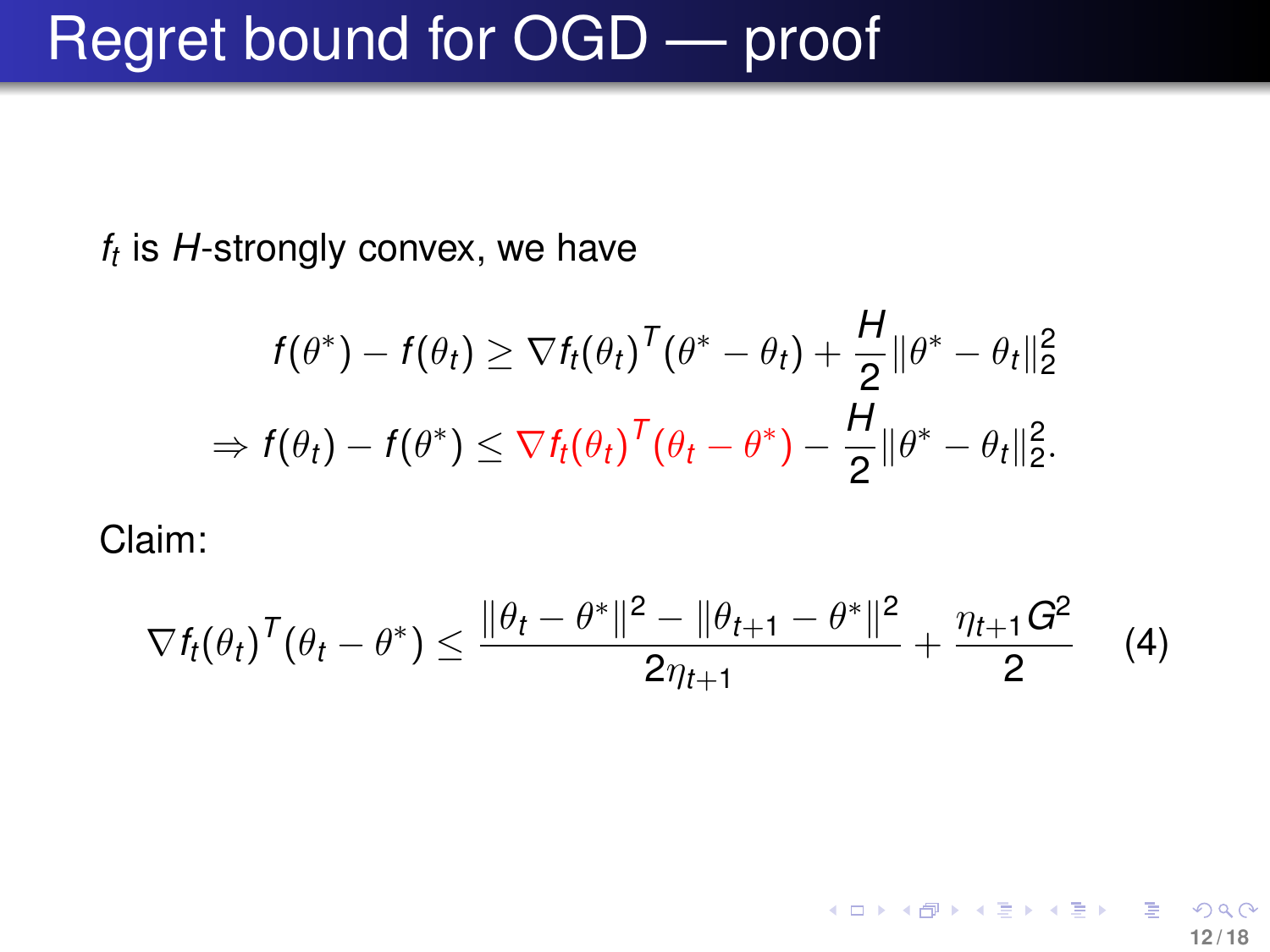$$
f(\theta_t) - f(\theta^*) \leq \frac{\|\theta_t - \theta^*\|^2 - \|\theta_{t+1} - \theta^*\|^2}{2\eta_{t+1}} + \frac{\eta_{t+1}G^2}{2} - \frac{H}{2}\|\theta^* - \theta_t\|_2^2.
$$
\n(5)

Sum up [\(5\)](#page-12-0) for  $t = 1, \dots, T$ , we have

$$
\sum_{t=1}^{T} (f(\theta_t) - f(\theta^*)) \leq \frac{1}{2} (\frac{1}{\eta_2} - H) \|\theta_1 - \theta^*\|^2 - \frac{1}{2\eta_{T+1}} \|\theta_{T+1} - \theta^*\|^2
$$
  
+  $\frac{1}{2} \sum_{t=2}^{T} (\frac{1}{\eta_{t+1}} - \frac{1}{\eta_t} - H) \|\theta_t - \theta^*\|^2 + \frac{G^2}{2} \sum_{t=1}^{T} \eta_{t+1}$   
 $\leq 0 + \frac{G^2}{2H} \sum_{t=1}^{T} \frac{1}{t}$  (recall  $\eta_t = \frac{1}{H(t-1)}$ , blue = 0, red  $\leq 0$ )  
 $\leq \frac{G^2}{2H} (1 + \log T).$ 

<span id="page-12-0"></span>**13 / 18**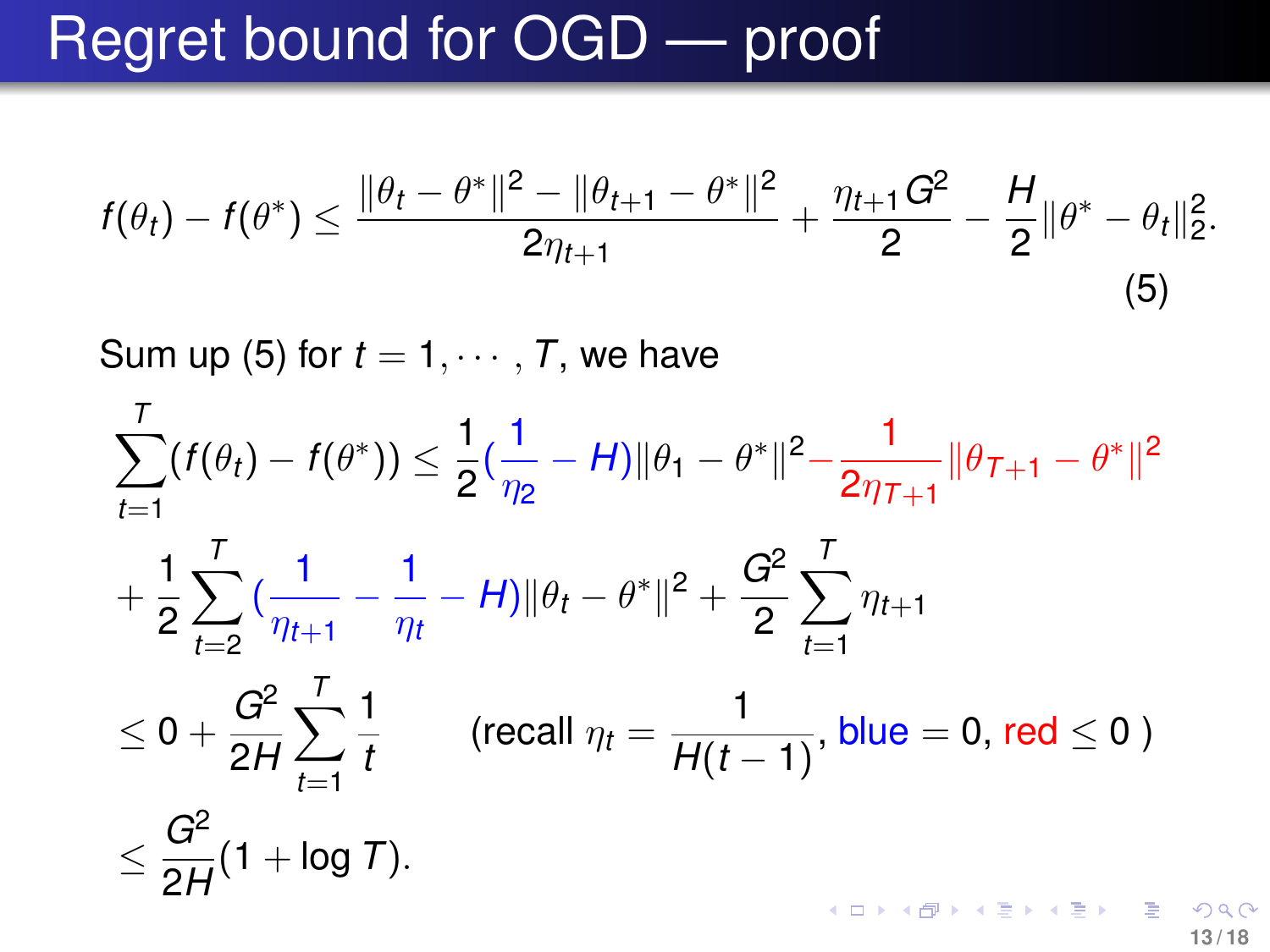To prove the Claim:

$$
\nabla f_t(\theta_t)^\mathsf{T}(\theta_t - \theta^*) \leq \frac{\|\theta_t - \theta^*\|^2 - \|\theta_{t+1} - \theta^*\|^2}{2\eta_{t+1}} + \frac{\eta_{t+1}G^2}{2}
$$

$$
\|\theta_{t+1} - \theta^*\|^2
$$
  
=  $\|\Pi_e(\theta_t - \eta_{t+1} \nabla f_t(\theta_t)) - \theta^*\|^2$   
 $\leq \|(\theta_t - \eta_{t+1} \nabla f_t(\theta_t)) - \theta^*\|^2$  (a property of proj onto a convex set)  
=  $\|\theta_t - \theta^*\|^2 + \eta_{t+1}^2 \|\nabla f_t(\theta_t)\|^2 - 2\eta_{t+1} \nabla f_t(\theta_t)^T (\theta_t - \theta^*)$   
 $\leq \|\theta_t - \theta^*\|^2 + \eta_{t+1}^2 G^2 - 2\eta_{t+1} \nabla f_t(\theta_t)^T (\theta_t - \theta^*).$ 

Rearrange the inequality and divide by  $2\eta_{t+1}$  yields the claim.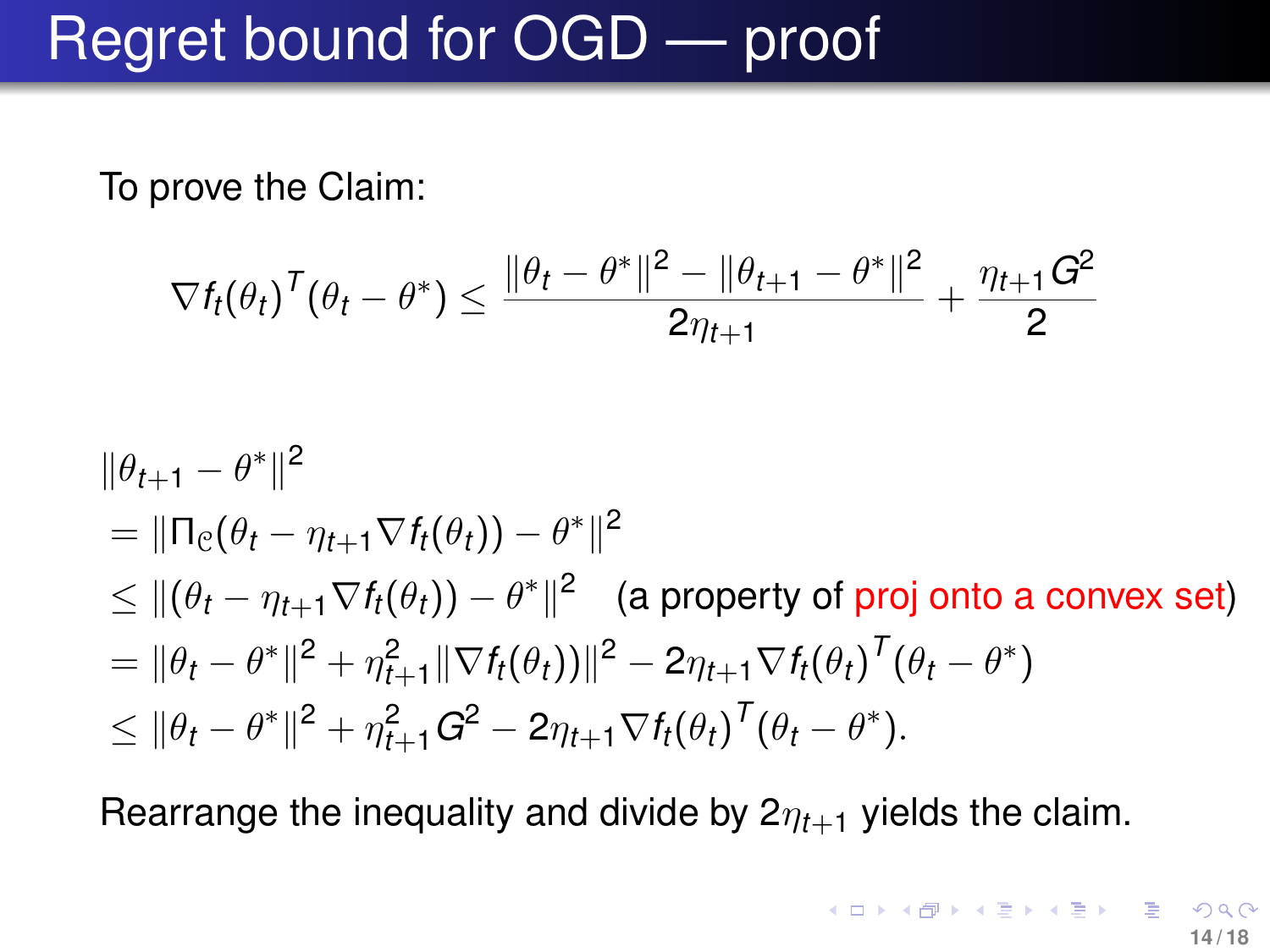A property of projection onto a convex set: Let  $C \subset \mathbb{R}^n$  be a convex set,  $y \in \mathbb{R}^n$  and  $z = \prod_{C} y$  be the projection of *y* onto  $\mathcal{C}$ . The for any point  $a \in \mathcal{C}$ ,



Intuition: Convexity of  $C \Rightarrow (z - y)^T (a - z) \ge 0$  (*i.e.* yellow angle acute).  $\Rightarrow$   $||y - a||^2$  ≥  $||z - a||^2$ . (See Lemma 8 of Hazan etal 08 for proof)

**15 / 18**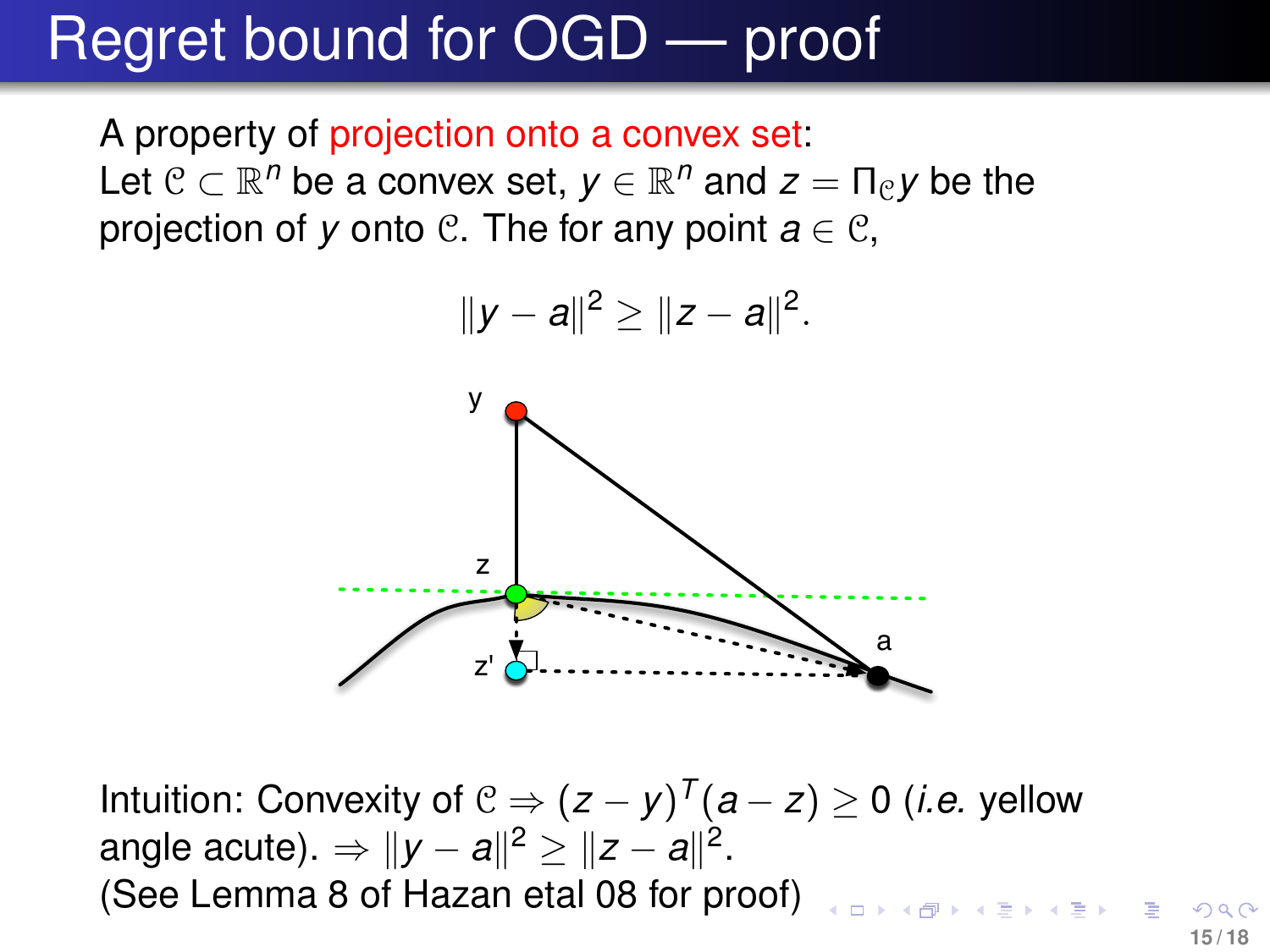Relax OGD assumptions on *f<sup>t</sup>* to following

- non-differentiable (pick a good sub-gradient)
- bounded (sub)-gradient by *G i.e.*

$$
\sup_{\theta \in \mathcal{C}, t \in [T]} \|\nabla f_t(\theta)\|_2 \leq G
$$

H-strongly convex (for (sub)-gradient)

$$
f_t(\theta) - f_t(\theta') \geq \nabla f_t(\theta')^{\mathsf{T}}(\theta - \theta') + \frac{H}{2} ||\theta - \theta'||_2^2
$$

イロト イ押 トイヨ トイヨト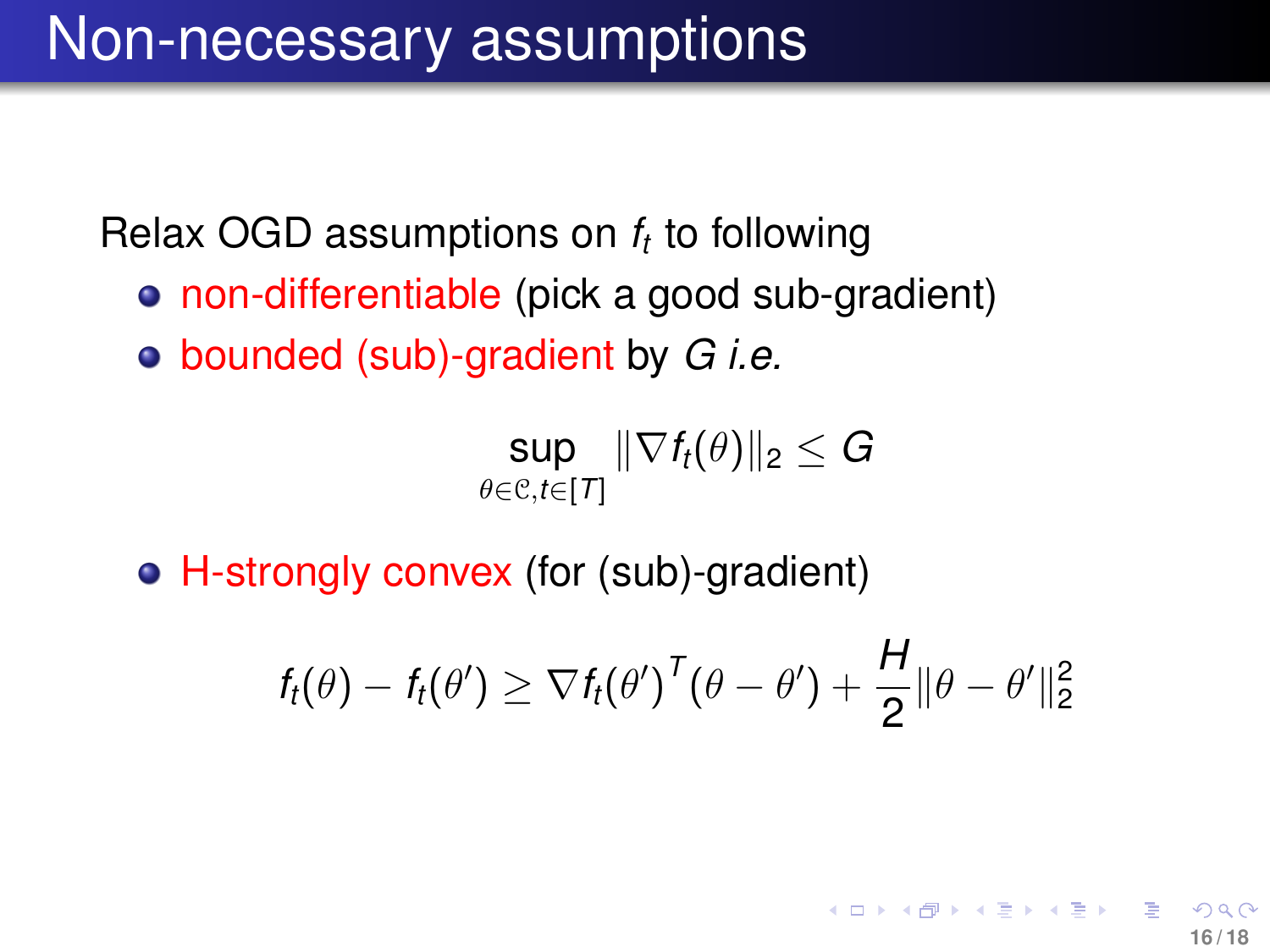### Non-necessary projection step

In OGD, the projection step *i.e.*

$$
\theta_t = \Pi_{\mathcal{C}}(\theta_{t-1} - \eta_t \nabla f_{t-1}(\theta_{t-1})),
$$

may be removed. Projection is just to ensure every  $\theta_t$  is still a feasible point. If this is not a problem, without projection, we still have

$$
\|\theta_t - \theta^*\|^2 - \|\theta_{t+1} - \theta^*\|^2
$$
  
=  $\|\theta_t - \theta^*\|^2 - \|\theta_t - \eta_t \nabla f_t(\eta_t) - \theta^*\|^2$   
=  $\|\theta_t - \theta^*\|^2 - \|(\theta_t - \theta^*) - \eta_t \nabla f_t(\eta_t)\|^2$   
=  $2\eta_{t+1} \nabla f_t(\theta_t)^T (\theta_t - \theta^*) - \eta_{t+1}^2 (\nabla f_t(\eta_t))^2$   
 $\geq 2\eta_{t+1} \nabla f_t(\theta_t)^T (\theta_t - \theta^*) - \eta_{t+1}^2 G^2$ 

Above still yields the claim

$$
\nabla f_t(\theta_t)^\mathsf{T}(\theta_t - \theta^*) \leq \frac{\|\theta_t - \theta^*\|^2 - \|\theta_{t+1} - \theta^*\|^2}{2\eta_{t+1}} + \frac{\eta_{t+1}G^2}{2}
$$